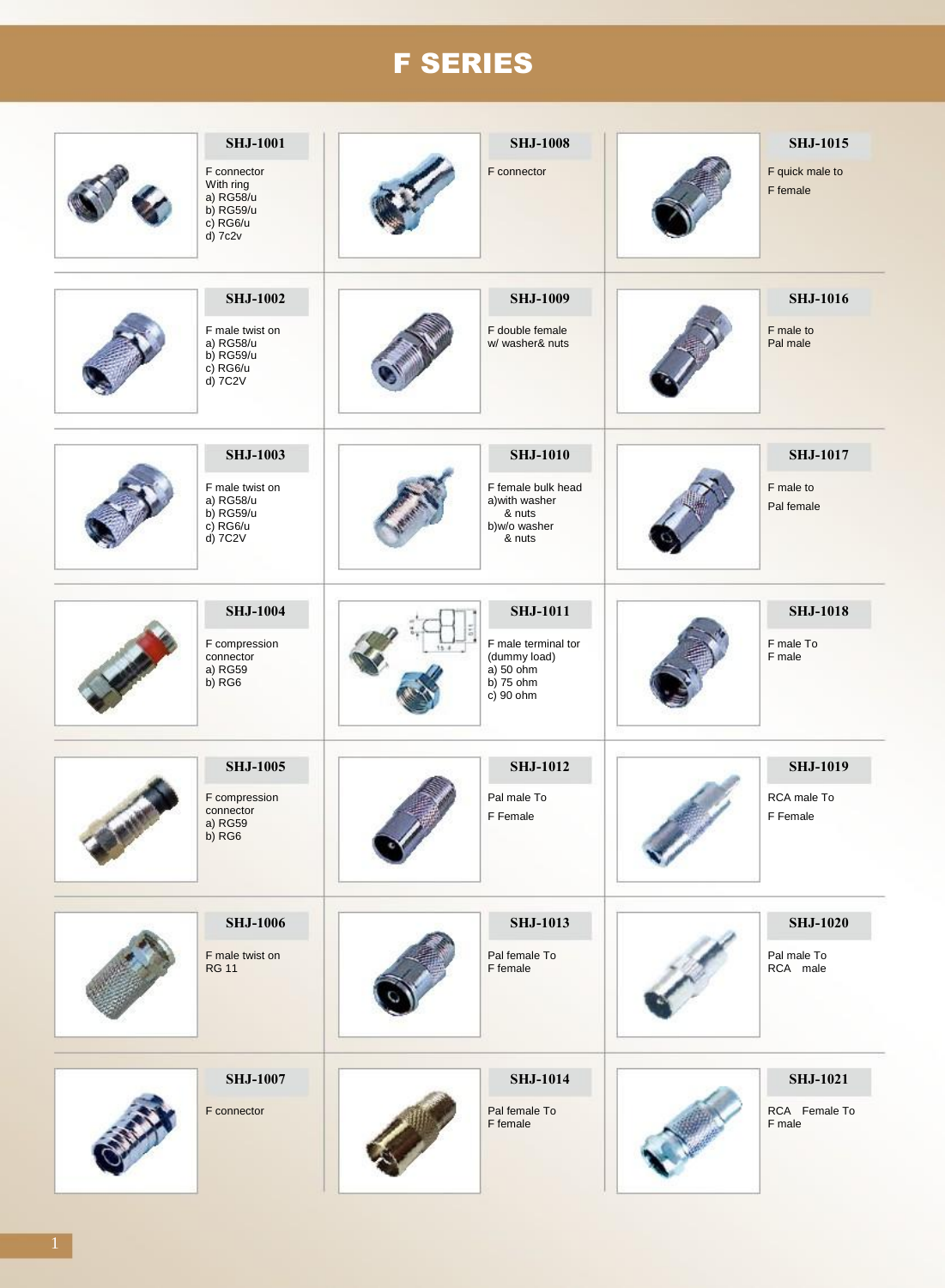# F SERIES

| <b>SHJ-1022</b><br>double RCA<br>Female                                                                | <b>SHJ-1029</b><br>Pal Female<br>(bulk head)             | <b>SHJ-1036</b><br>3F Female to<br>male                              |
|--------------------------------------------------------------------------------------------------------|----------------------------------------------------------|----------------------------------------------------------------------|
| <b>SHJ-1023</b><br>RCA Female To<br>3.5mm mono male                                                    | <b>SHJ-1030</b><br>9.5mm/2.3mm<br>TV Plug                | <b>SHJ-1037</b><br>F double<br>Female used<br>by quick<br>connection |
| <b>SHJ-1024</b><br>F Female To<br>3.5mm mono<br>Plug                                                   | <b>SHJ-1031</b><br>9.5mm/2.3mm<br>Tv jack                | <b>SHJ-1038</b><br>Right angle<br>F male To<br>F Female              |
| <b>SHJ-1025</b><br>Pal double male<br>adaptor                                                          | <b>SHJ-1032</b><br>F Three Female                        | <b>SHJ-1039</b><br>Right angle<br>F quick male To<br>F Female        |
| <b>SHJ-1026</b><br>F Female To<br><b>TNC Female</b>                                                    | <b>SHJ-1033</b><br>2F Female To<br>male                  | <b>SHJ-1040</b><br>right angle<br>Pal male To<br><b>F</b> Female     |
| <b>SHJ-1027</b><br><b>BNC Female bulkhead</b><br>long Thread<br>a) with washer+nut<br>b)w/o washer+nut | <b>SHJ-1034</b><br>F quick male To<br>double<br>F Female | <b>SHJ-1041</b><br>right angle<br>Pal Female To<br>F Female          |
| <b>SHJ-1028</b><br>Pal male<br>(bulkhead)                                                              | <b>SHJ-1035</b><br>F Four Female                         | <b>SHJ-1042</b><br>F Female Pc<br>mount                              |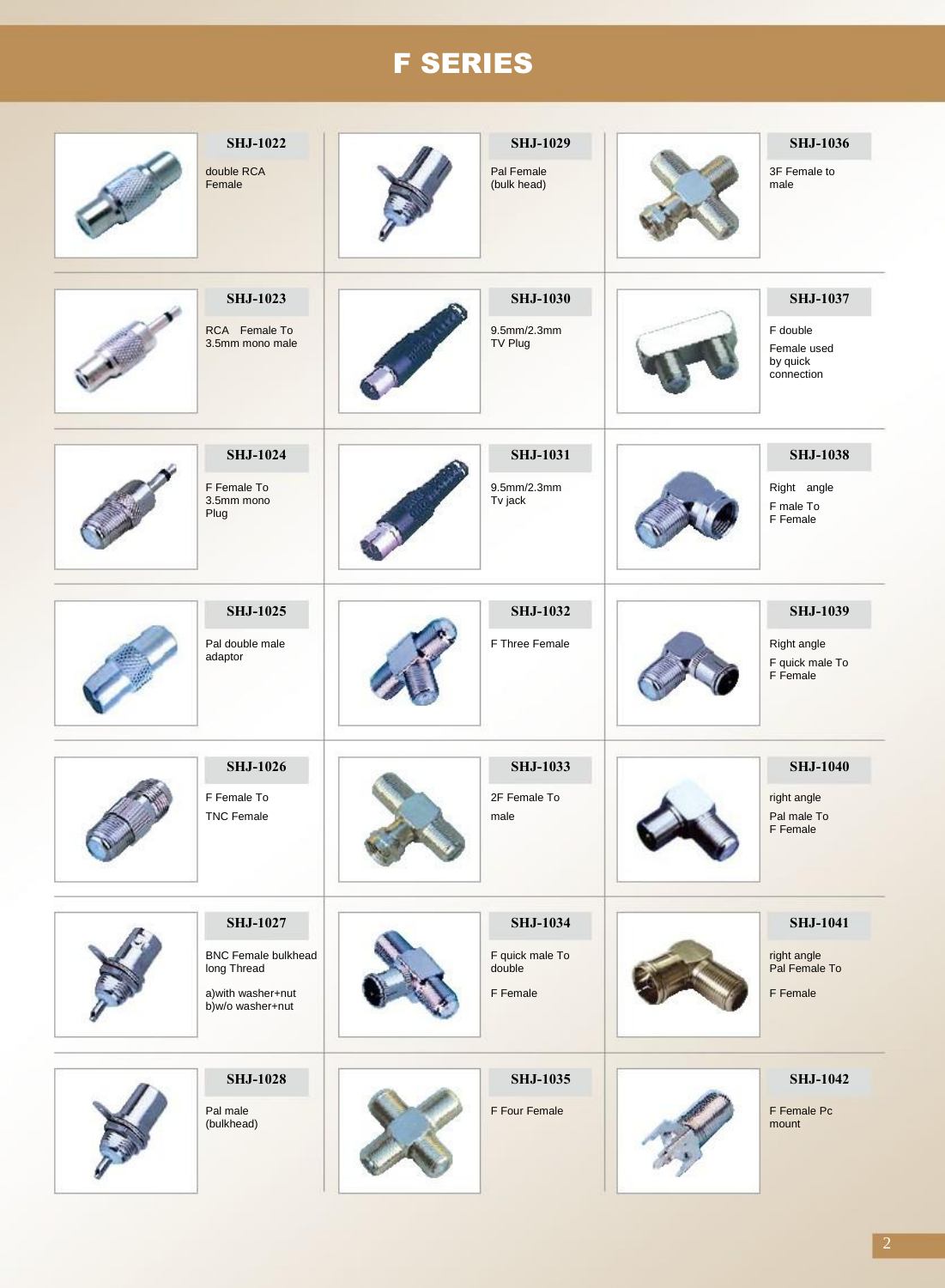# F SERIES

| <b>SHJ-1043</b><br>right angle<br>F Female<br>Pc mount                  | <b>SHJ-1050</b><br>2 way splitter<br>5-900mhZ<br>a)color Zinc<br>b)Gold | <b>SHJ-1057</b><br>RCA Plug<br>solder less |
|-------------------------------------------------------------------------|-------------------------------------------------------------------------|--------------------------------------------|
| <b>SHJ-1044</b><br>F Female Pc<br>mount                                 | <b>SHJ-1051</b><br>3 way splitter<br>5-900mhZ<br>a)color Zinc<br>b)Gold | <b>SHJ-1058</b><br>right angle<br>RCA Plug |
| <b>SHJ-1045</b><br>9.5mm TV Plug                                        | <b>SHJ-1052</b><br>4 way splitter<br>5-900mhZ<br>a)color Zinc<br>b)Gold | <b>SHJ-1059</b><br>F male<br>solder less   |
| <b>SHJ-1046</b><br>9.5mm TV jack                                        | <b>SHJ-1053</b><br>Pal male<br>solder less                              | <b>SHJ-1060</b><br>right angle<br>F male   |
| <b>SHJ-1047</b><br>9.5mm TV Plug To $2 \times 9.5$ mm TV<br>jacks       | <b>SHJ-1054</b><br>right angle<br>Pal male                              |                                            |
| <b>SHJ-1048</b><br>9.5mm TV jack To<br>2×9.5mm TV<br>Plugs              | <b>SHJ-1055</b><br>Pal Female<br>solder less                            |                                            |
| <b>SHJ-1049</b><br>2 way splitter<br>5-900mhZ<br>a)color Zinc<br>b)Gold | <b>SHJ-1056</b><br>right angle<br>Pal Female                            |                                            |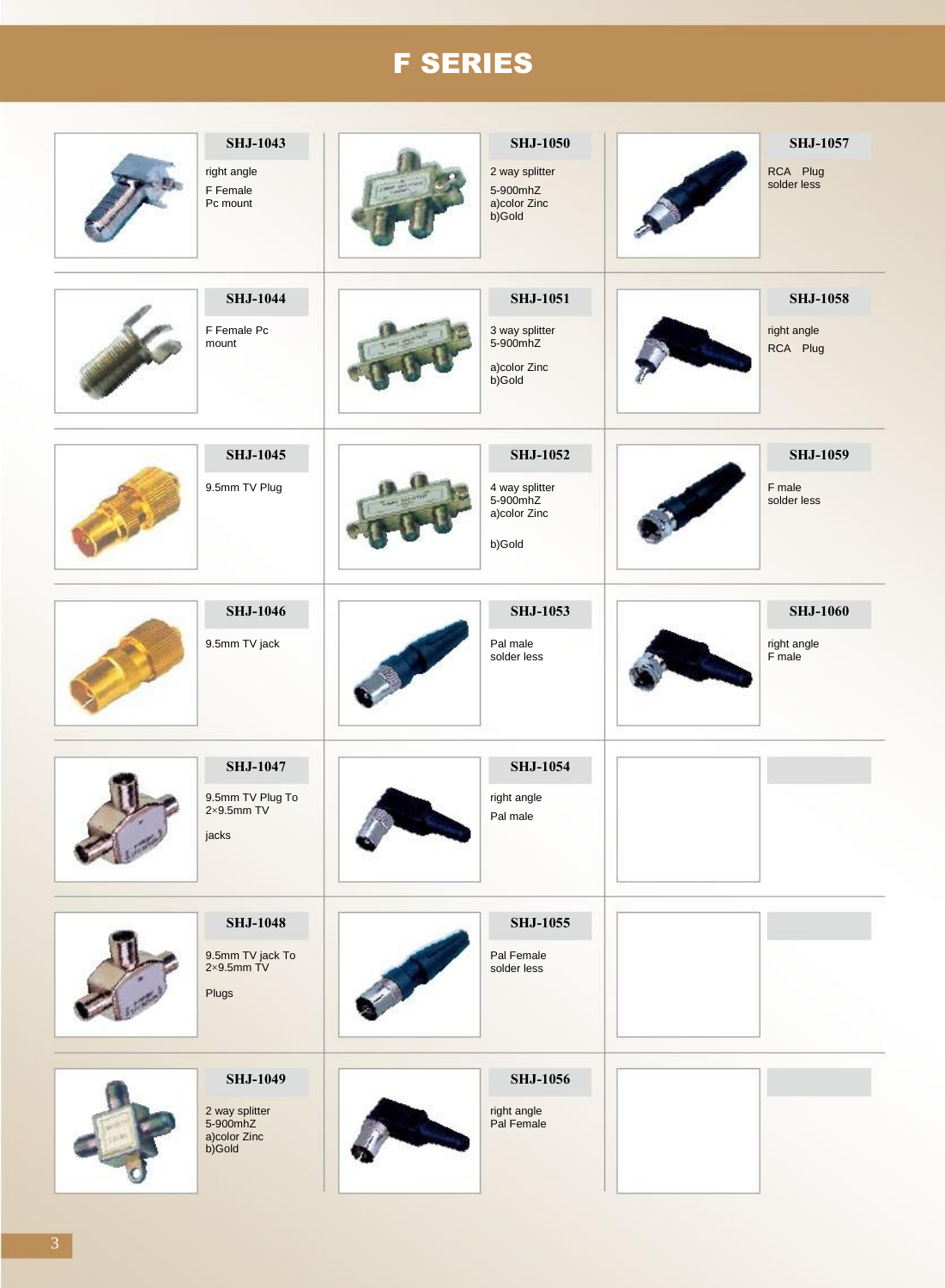# BNC SERIES

| <b>SHJ-2001</b><br>BNC male clamp<br>a)rG58/u<br>$b)$ rG59/u<br>c/rG6/u                    | <b>SHJ-2008</b><br><b>BNC Female To</b><br>Pal male                                  | <b>SHJ-2015</b><br><b>BNC Plug with</b><br>metal handle<br>w/spring |
|--------------------------------------------------------------------------------------------|--------------------------------------------------------------------------------------|---------------------------------------------------------------------|
| <b>SHJ-2002</b><br><b>BNC</b> male<br>quick clamp<br>$a)$ RG58/u<br>b)rG59/u<br>c)rG6/u    | <b>SHJ-2009</b><br><b>BNC Female To</b><br>RCA male                                  | <b>SHJ-2016</b><br><b>BNC</b> male<br>solder less                   |
| <b>SHJ-2003</b><br><b>BNC</b> male<br>molded & clamp<br>a)rG58/u<br>$b)$ rG59/u<br>c)rG6/u | <b>SHJ-2010</b><br>double BNC<br>Female                                              | <b>SHJ-2017</b><br>right angle<br><b>BNC</b> male                   |
| <b>SHJ-2004</b><br>BNC male To<br>RCA Female                                               | <b>SHJ-2011</b><br>BNC Female To<br>Pal Female                                       | <b>SHJ-2018</b><br><b>BNC Three</b><br>Female                       |
| <b>SHJ-2005</b><br>BNC male To<br>F Female                                                 | <b>SHJ-2012</b><br><b>BNC</b> male To<br>RCA male                                    | <b>SHJ-2019</b><br><b>BNC</b> male To<br>double BNC<br>Female       |
| <b>SHJ-2006</b><br>BNC male To<br>Pal male                                                 | <b>SHJ-2013</b><br><b>BNC</b><br>compression<br>connector<br>RG <sub>6</sub>         | <b>SHJ-2020</b><br><b>BNC Three male</b>                            |
| <b>SHJ-2007</b><br>BNC male clamp<br>a)RG58/u<br>$b)$ RG59/u<br>$c)$ RG6/u                 | <b>SHJ-2014</b><br><b>BNC</b> male<br>Twist on<br>a)RG58/u<br>b)RG59/u<br>$c)$ RG6/u | <b>SHJ-2021</b><br>double BNC male                                  |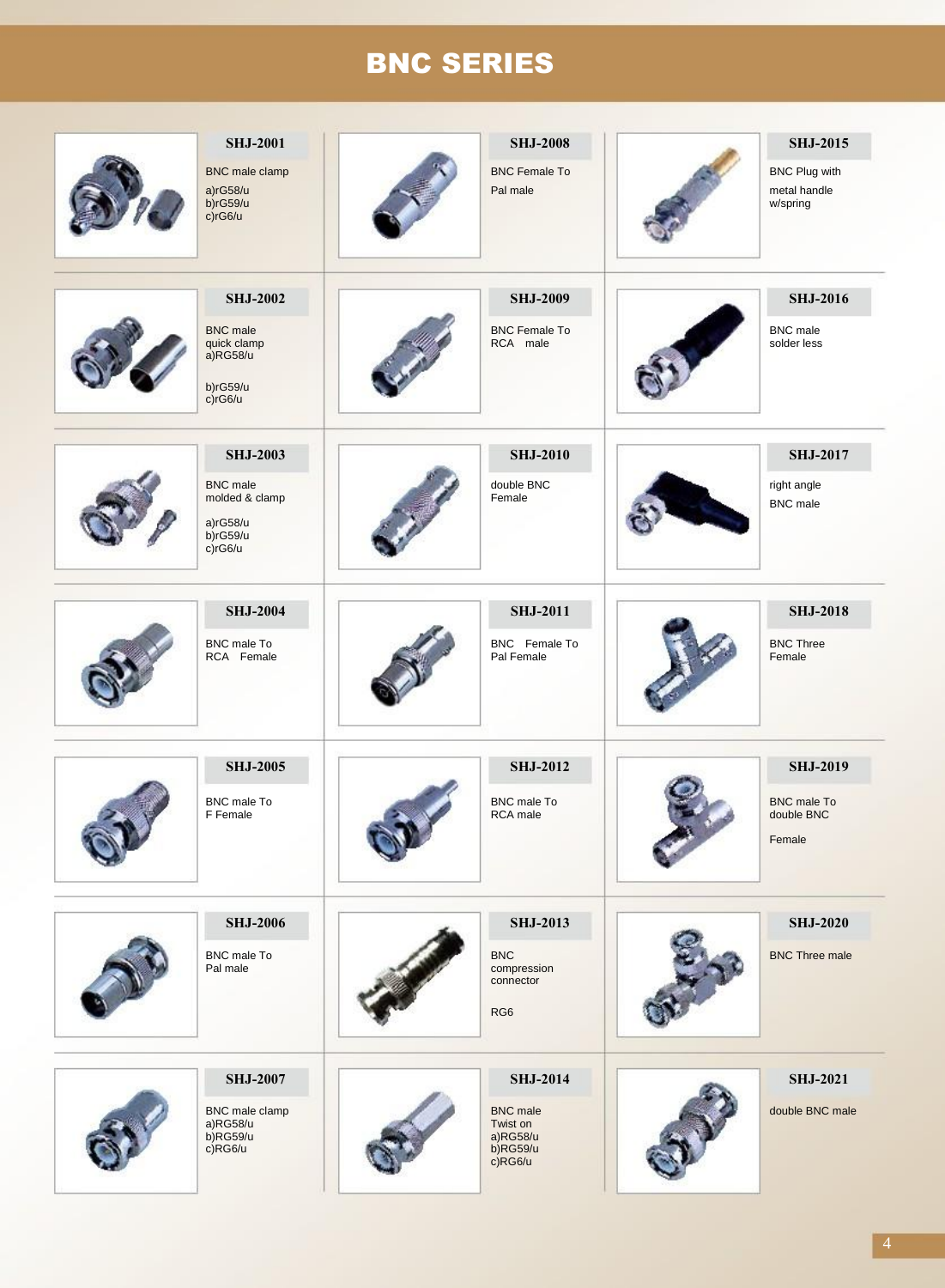# BNC SERIES

| <b>SHJ-2022</b><br>BNC male right<br>angle To<br><b>BNC</b> Female | <b>SHJ-2029</b><br><b>BNC Female To</b><br><b>UHF Female</b>                                                      | <b>SHJ-2036</b><br><b>BNC</b> male To<br>double BNC<br>Female                                     |
|--------------------------------------------------------------------|-------------------------------------------------------------------------------------------------------------------|---------------------------------------------------------------------------------------------------|
| <b>SHJ-2023</b><br><b>BNC</b> male lock<br>common Type             | <b>SHJ-2030</b><br><b>BNC Female to BNC</b><br>Female(long Thread)<br>a)w/washer nut+<br>Rubber<br>b)w/washer+nut | <b>SHJ-2037</b><br>BNC male right<br>angle crimp<br>Type<br>$a)$ RG58/u<br>$b)$ RG59/u<br>c)RG6/u |
| <b>SHJ-2024</b><br>BNC Female to<br>n Female                       | <b>SHJ-2031</b><br><b>BNC Female</b><br>clamp<br>$a)$ RG58/u<br>b)RG59/u<br>c)RG6/u                               |                                                                                                   |
| <b>SHJ-2025</b><br>BNC male To<br>n male                           | <b>SHJ-2032</b><br><b>BNC Female</b><br>clamp<br>a)RG58/u<br>b)RG59/u<br>c)RG6/u                                  |                                                                                                   |
| <b>SHJ-2026</b><br><b>BNC</b> male To<br>UHF male                  | <b>SHJ-2033</b><br><b>BNC Female</b><br>chassis mount                                                             |                                                                                                   |
| <b>SHJ-2027</b><br><b>BNC</b> male To<br><b>UHF Female</b>         | <b>SHJ-2034</b><br><b>BNC</b> male To<br>double<br>BNC Female                                                     |                                                                                                   |
| <b>SHJ-2028</b><br>BNC Female To<br>F male                         | <b>SHJ-2035</b><br><b>BNC</b> male To<br>double<br>BNC Female                                                     |                                                                                                   |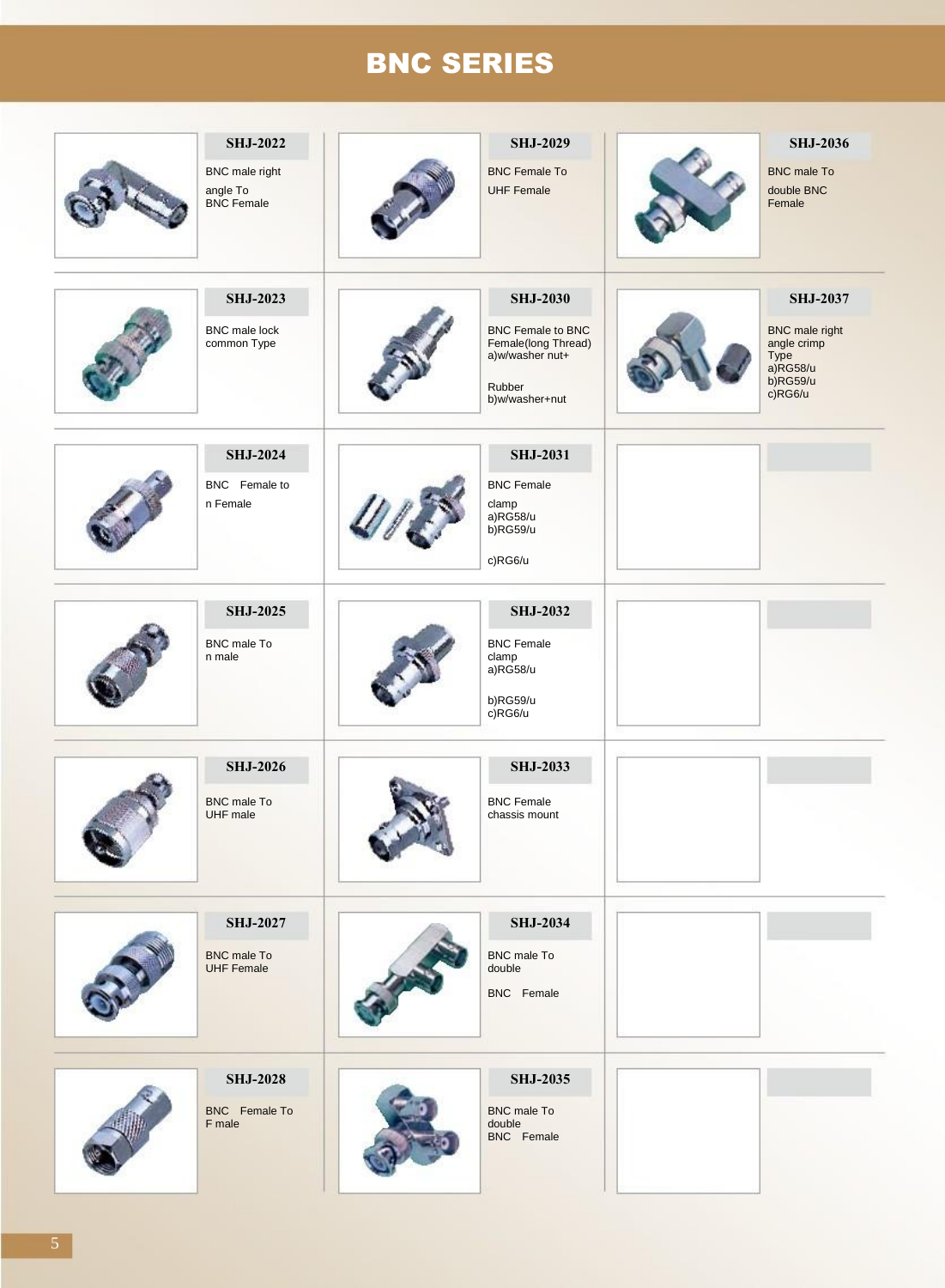# UHF SERIES

| <b>SHJ-3001</b>                                          | <b>SHJ-3008</b>                              | <b>SHJ-3015</b>                      |
|----------------------------------------------------------|----------------------------------------------|--------------------------------------|
| UHF male<br>crimp Type<br>a) 58/u<br>b) 59/u             | right angle<br><b>UHF Female</b><br>Twist on | UHF male To<br>n Female              |
| <b>SHJ-3002</b>                                          | <b>SHJ-3009</b>                              | <b>SHJ-3016</b>                      |
| UHF male<br>molded crimp<br>Type<br>a) 58/u<br>$b)$ 59/u | UHF<br>double male                           | right angle<br>UHF male To<br>Female |
| <b>SHJ-3003</b>                                          | <b>SHJ-3010</b>                              | <b>SHJ-3017</b>                      |
| UHF connector<br>(silver Plated)                         | UHF double<br>Female                         | UHF male To<br>double UHF<br>Female  |
| <b>SHJ-3004</b>                                          | <b>SHJ-3011</b>                              | <b>SHJ-3018</b>                      |
| Reducer used<br>with Tdb-5506<br>a)RG58/u<br>b)RG59/u    | mini UHF male To<br>n Female                 | UHF<br>Three Female                  |
| <b>SHJ-3005</b>                                          | <b>SHJ-3012</b>                              |                                      |
| mini UHF Female<br>crimp Type<br>a) RG58/u<br>b) RG59/u  | mini UHF male To<br><b>UHF Female</b>        |                                      |
| c) RG6/u                                                 |                                              |                                      |
| <b>SHJ-3006</b>                                          | <b>SHJ-3013</b>                              |                                      |
| <b>UHF Female</b><br>solder Panel<br>receptacle          | UHF male To<br><b>BNC Female</b>             |                                      |
| <b>SHJ-3007</b>                                          | $Y-3014$                                     |                                      |
| <b>UHF Female</b><br>bulkhead                            | UHF male To<br>F Female                      |                                      |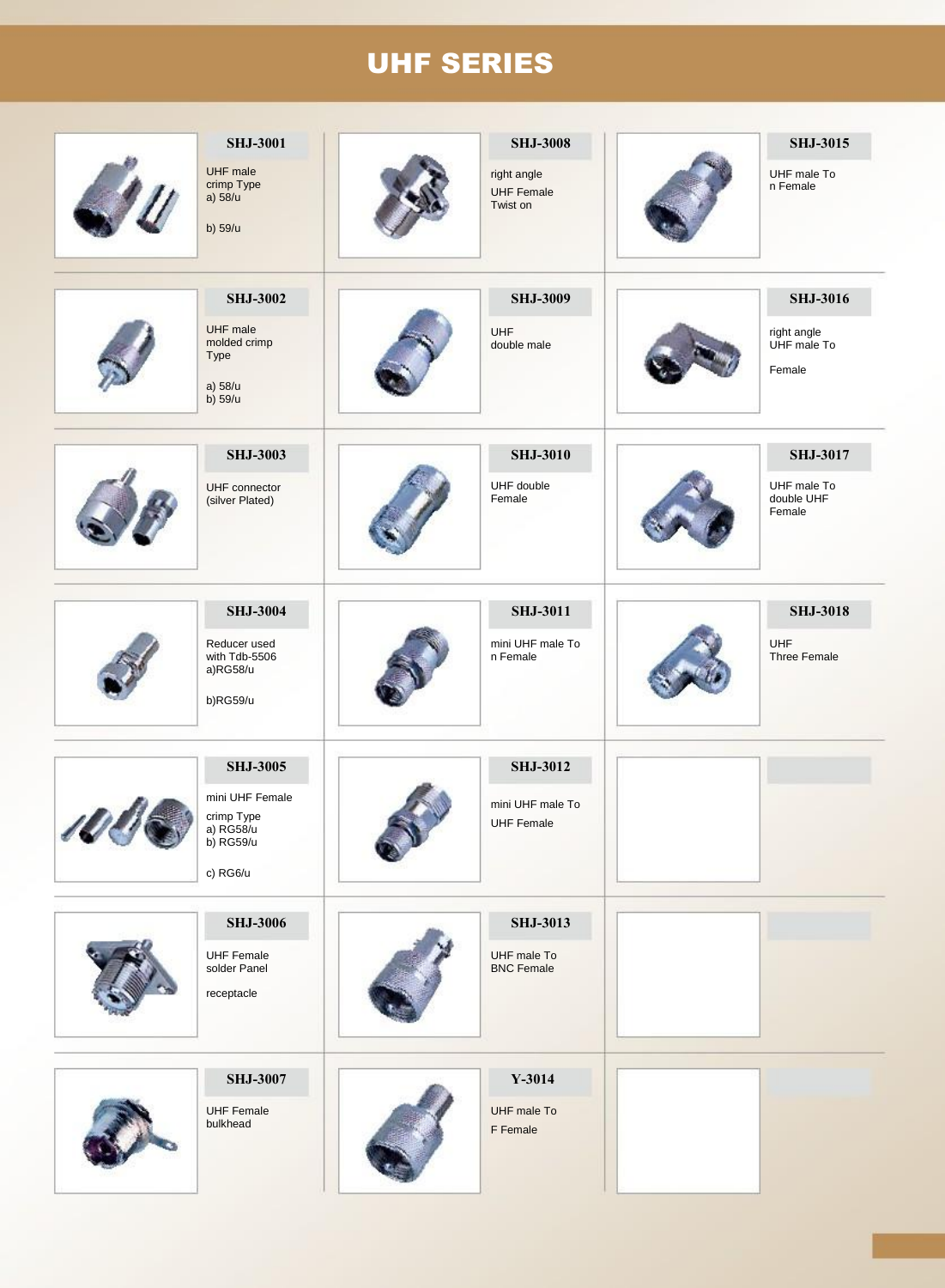# TNC SERIES

| <b>SHJ-4001</b><br>TNC male crimp<br>a)RG58/u<br>b)RG59/u<br>c)RG6/u<br>$d$ )174/u               | <b>SHJ-4008</b><br>TNC male To<br><b>UHF</b> male   | <b>SHJ-4015</b><br><b>TNC Female To</b><br><b>UHF Female</b>                                 |
|--------------------------------------------------------------------------------------------------|-----------------------------------------------------|----------------------------------------------------------------------------------------------|
| <b>SHJ-4002</b><br>TNC male<br>molded & crimp<br>a)RG58/u<br>$b)$ RG59/u<br>c)RG6/u<br>d)RG174/u | <b>SHJ-4009</b><br>TNC male To<br>BNC Female        | <b>SHJ-4016</b><br>right angle TNC<br>male Twist on<br>a)RG58/u<br>$b)$ RG59/u<br>$c)$ RG6/u |
| <b>SHJ-4003</b><br>TNC male<br>clamp Type<br>a)RG58/u<br>$b)$ RG59/u<br>c)RG6/u                  | <b>SHJ-4010</b><br>TNC male To<br>n Female          | <b>SHJ-4017</b><br>right angle<br>TNC male To<br>TNC Female                                  |
| <b>SHJ-4004</b><br>TNC male<br>Twist on<br>a)RG58/u<br>$b)$ RG59/u<br>c)RG6/u                    | <b>SHJ-4011</b><br>TNC male To<br>RCA male          | <b>SHJ-4018</b><br>TNC male To<br>double<br>TNC male                                         |
| <b>SHJ-4005</b><br>TNC Female<br>crimp Type<br>a)RG58/u<br>b)RG59/u<br>c)RG6/u<br>d)174/u        | <b>SHJ-4012</b><br>TNC male To<br>RCA Female        | <b>SHJ-4019</b><br>TNC male To<br>double<br><b>BNC Female</b>                                |
| <b>SHJ-4006</b><br>TNC male To<br><b>TNC</b> male                                                | <b>SHJ-4013</b><br>TNC male To<br><b>UHF Female</b> |                                                                                              |
| <b>SHJ-4007</b><br>TNC male To<br><b>TNC Female</b>                                              | <b>SHJ-4014</b><br>TNC double<br>Female             |                                                                                              |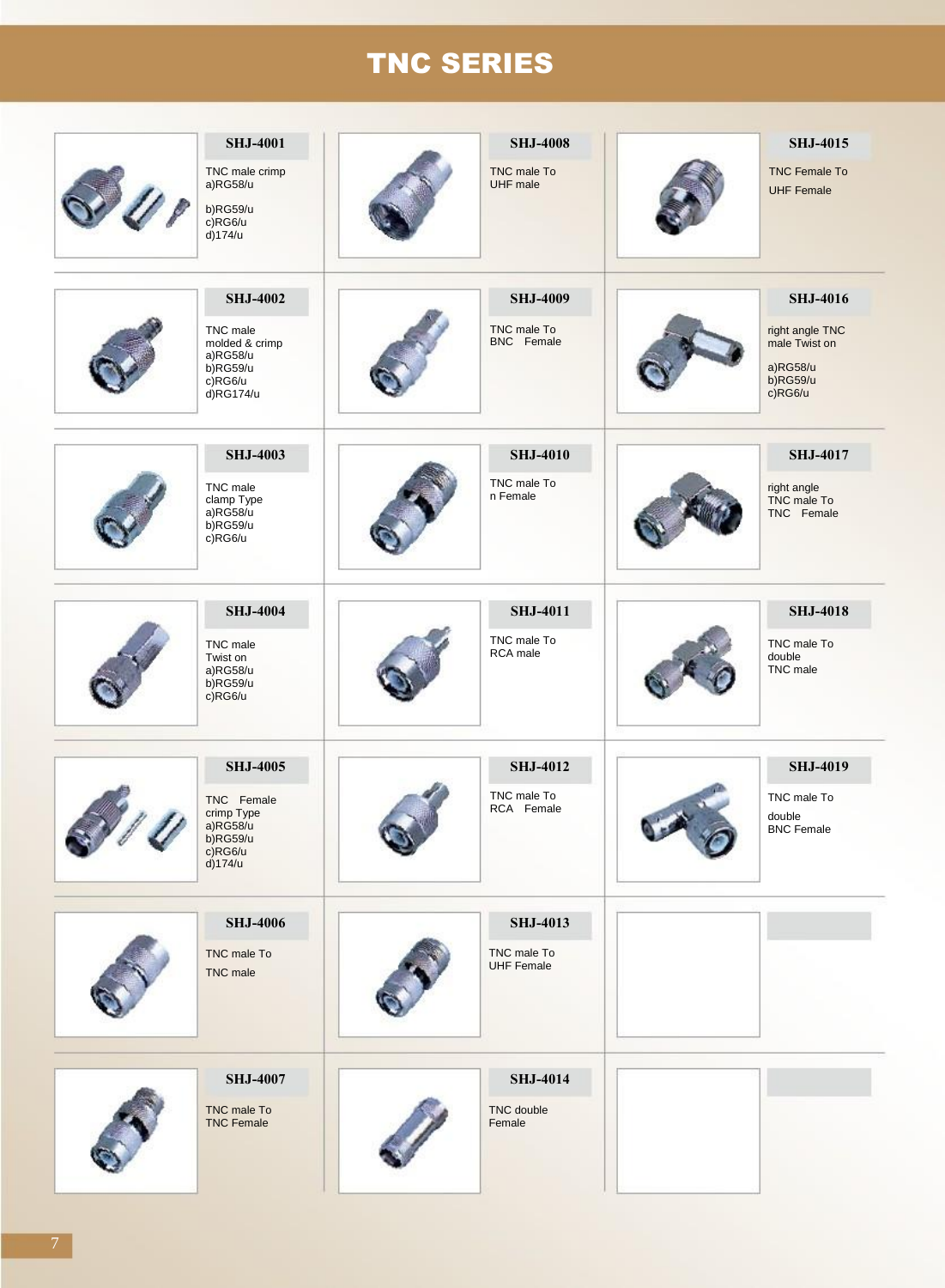# N SERIES

| <b>SHJ-5001</b><br>N male crimp<br>Type<br>a)RG58/u<br>b)RG59/u                 | <b>SHJ-5008</b><br>N male To<br><b>BNC Female</b> | <b>SHJ-5015</b><br>N Female To<br><b>UHF Female</b>     |
|---------------------------------------------------------------------------------|---------------------------------------------------|---------------------------------------------------------|
| <b>SHJ-5002</b><br>N Female crimp<br>Type<br>a)RG58/u<br>$b)$ RG59/u            | <b>SHJ-5009</b><br>N male To F<br>Female          | <b>SHJ-5016</b><br>right angle<br>n male To<br>N Female |
| <b>SHJ-5003</b><br>N Female clamp<br>Type<br>a)RG58/u<br>$b)$ RG59/u<br>c)RG6/u | <b>SHJ-5010</b><br>N male To<br><b>RCA Female</b> | <b>SHJ-5017</b><br>N male To<br>double n<br>Female      |
| <b>SHJ-5004</b><br>N Female<br>classis mount                                    | <b>SHJ-5011</b><br>N male To<br>TNC male          | <b>SHJ-5018</b><br>N Three Female                       |
| <b>SHJ-5005</b><br>N Female<br>bulkhead<br>receptacle                           | <b>SHJ-5012</b><br>N male To<br><b>UHF Female</b> | <b>SHJ-5019</b><br>N Three male                         |
| <b>SHJ-5006</b><br>N male To<br>N Female                                        | <b>SHJ-5013</b><br>N male To<br>UHF male          |                                                         |
| <b>SHJ-5007</b><br>N male To<br>N male                                          | <b>SHJ-5014</b><br>N Female To<br>N Female        |                                                         |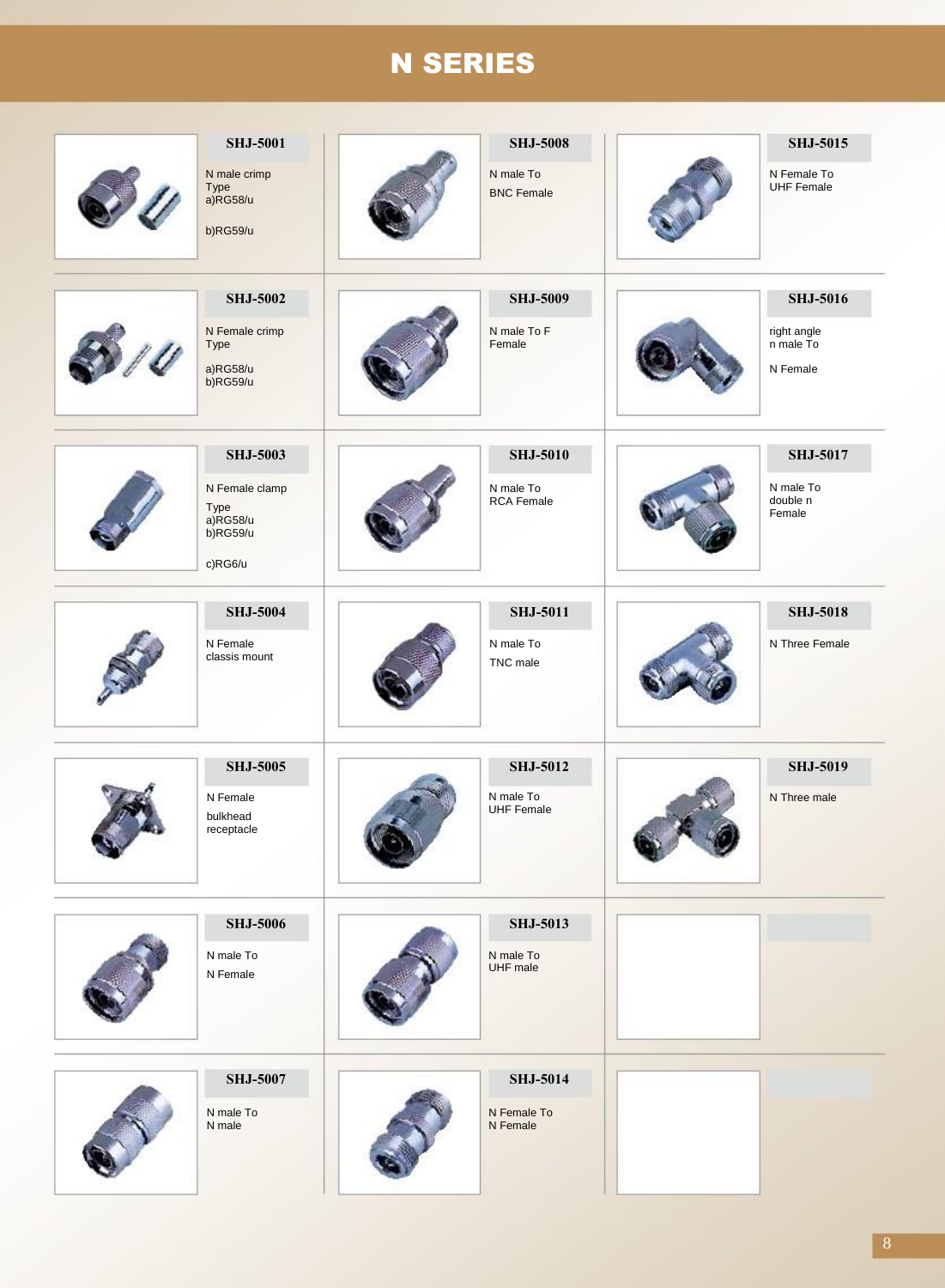## SPLITTER SERIES



### **SHJ-6001**

F grounding block F female > F female nickel plated

WEFE1



### **SHJ-6004**

2-way splitter for BK - F socket >

2 x F socket Frequency range 5-1000 mhz decoupling:25.0 db

insertion loss at 500 mhz: return loss at 500 mhz: SAT VT 102 3.7db 23.0db



## **SHJ-6002**

dual F grounding block 2 x F female > 2 x F female nickel plated

WEFE 2



### **SHJ-6005**

3-way splitter for BK - F socket > 3 x F socket Frequency range 5-1000 mhz

| decoupling:                | $24.0$ db          |
|----------------------------|--------------------|
| insertion loss at 500 mhz: | 5.7 <sub>db</sub>  |
| return loss at 500 mhz:    | 23.0 <sub>db</sub> |

SAT VT 103

# 

# **SHJ-6003**

dual F grounding block  $4 \times F$  female  $>$ 4 x F female nickel plated

WEFE 4



### **SHJ-6006**

4-way splitter for BK - F socket > 4 x F socket Frequency range 5-1000 mhz

decoupling: insertion loss at 500 mhz: return loss at 500 mhz: 24.0 db 7.0db 20.0db

SAT VT 104

### **SHJ-6007**

Description 4 x 1 disEqc switch 1.0-2.0 950-2400 mhz



### **SHJ-6008**

Description 4 x 1 disEqc switch 1.0-2.0 950-2400 mhz